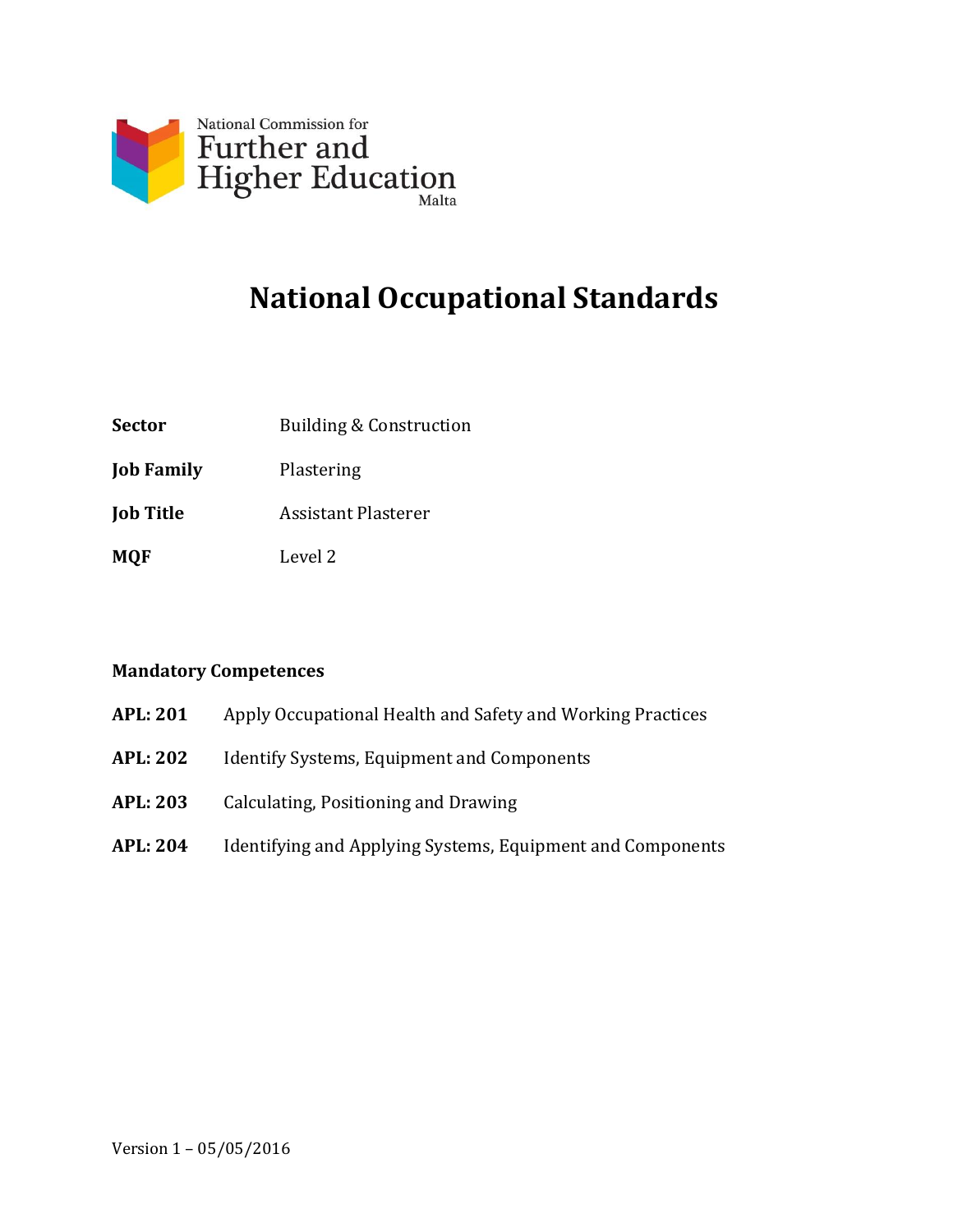

## **APL: 201 Apply Occupational Health and Safety and Working Practices**

| <b>Description</b><br>of Unit         | This unit is about being able to use safe procedures and safe work<br>practices. The persons carrying out this work must possess the necessary<br>knowledge and skills to ensure that their actions do not create health and<br>safety risks to others, identify risks and hazards associated with the<br>working environment, tools and equipment and materials and substances<br>used. |
|---------------------------------------|------------------------------------------------------------------------------------------------------------------------------------------------------------------------------------------------------------------------------------------------------------------------------------------------------------------------------------------------------------------------------------------|
|                                       |                                                                                                                                                                                                                                                                                                                                                                                          |
|                                       | The candidate must have the necessary knowledge and skills to:                                                                                                                                                                                                                                                                                                                           |
| <b>Performance</b><br><b>Criteria</b> | 1. Carry out safe working practices to prevent hazards and to ensure the<br>safety of workers and members of the public.                                                                                                                                                                                                                                                                 |
|                                       | 2. Carry out safe working practices using appropriate equipment and<br>materials to prevent damages to work areas.                                                                                                                                                                                                                                                                       |
|                                       | Carry out the safe erection, use and dismantling of simple scaffold<br>3.<br>platforms less than 2m high.                                                                                                                                                                                                                                                                                |
|                                       | 4. Set up safety barriers around a work environment hazard to protect<br>workers and members of the public.                                                                                                                                                                                                                                                                              |
|                                       | Use protective clothing and safety equipment to accomplish tasks.<br>5.                                                                                                                                                                                                                                                                                                                  |
|                                       | 6. Use and store materials hazardous to health in a safe manner.                                                                                                                                                                                                                                                                                                                         |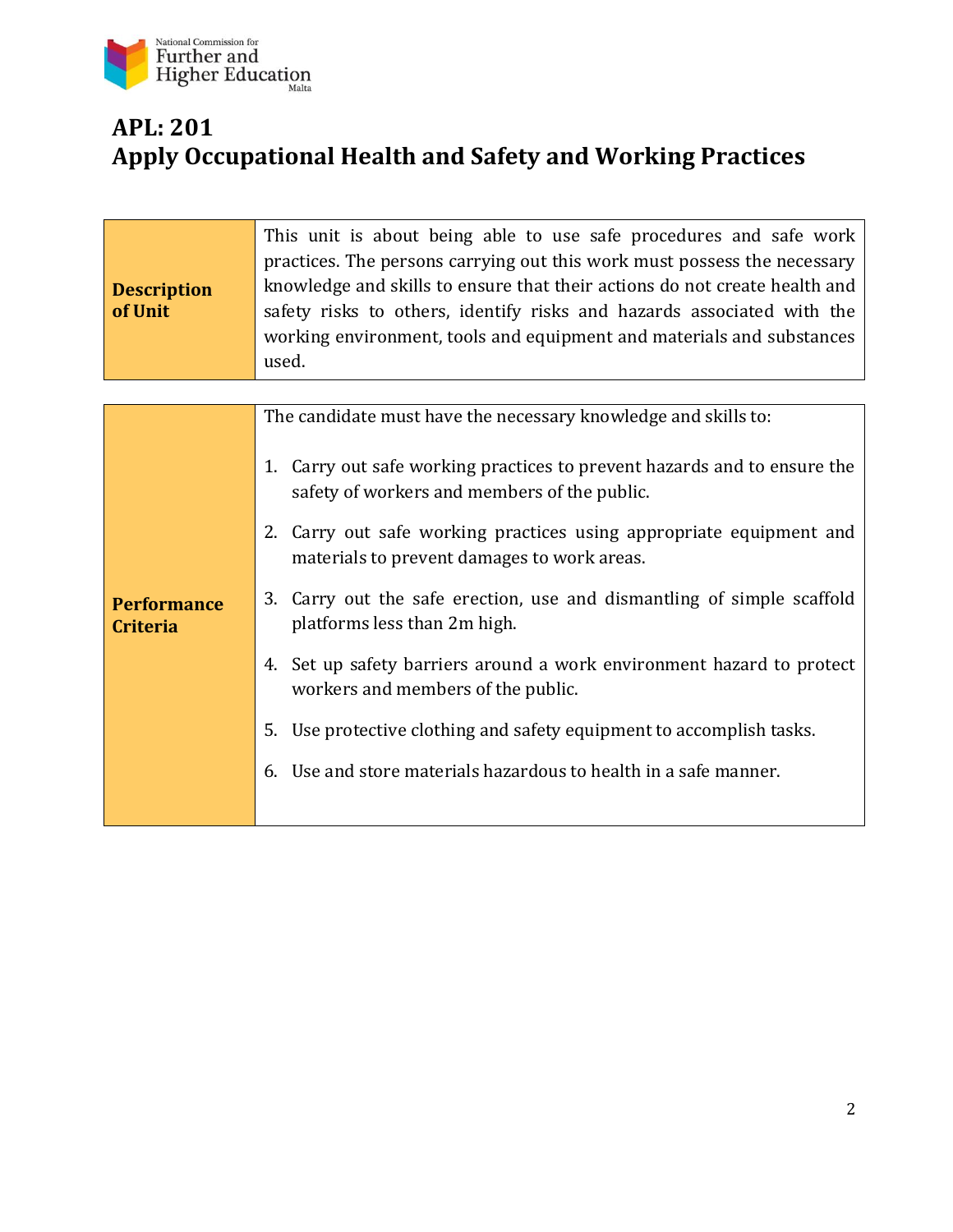

|                                     | 1. Understands the roles and responsibilities of themselves and others<br>under the Health and Safety Act.                                                                                                                                                  |
|-------------------------------------|-------------------------------------------------------------------------------------------------------------------------------------------------------------------------------------------------------------------------------------------------------------|
|                                     | 2. Describe Legal notice 281 of 2004 main scope and individual legal<br>responsibilities                                                                                                                                                                    |
|                                     | 3. Work according to health and safety regulations and other relevant<br>regulations that might apply to particular working site                                                                                                                            |
|                                     | 4. Knows the health and safety risks associated with their role which<br>include tools, materials and equipment used and working practices<br>and procedures.                                                                                               |
|                                     | Recognises potential hazardous material at the workplace.<br>5.                                                                                                                                                                                             |
|                                     | 6. Understands the procedures for dealing with potential hazardous<br>material in the place of work.                                                                                                                                                        |
| <b>Required</b><br><b>Knowledge</b> | 7. Understands health concerns associated with the workplace and safe<br>practices when carrying out work.                                                                                                                                                  |
|                                     | 8. Seeks expert assistance when help is needed.                                                                                                                                                                                                             |
|                                     | 9. Acknowledges hazards and potential hazards at the place of work<br>(such as electricity, slippery and uneven surfaces, dust and fumes,<br>handling and transporting, contaminants and irritants, fire, heights,<br>improper use of tools and equipment). |
|                                     | 10. Understands the importance of being alert to the presence of hazards<br>in the place of work.                                                                                                                                                           |
|                                     | 11. Knows the responsible persons to whom to report health and safety<br>matters.                                                                                                                                                                           |
|                                     | 12. Knows the emergency procedures in the place of work.                                                                                                                                                                                                    |
|                                     | 13. Knows the first aid facilities that exist within the work area.                                                                                                                                                                                         |
|                                     | 14. Understands the use of barriers and warning signs.                                                                                                                                                                                                      |
|                                     | 15. Knows and understands the method used to protect work areas from<br>damage due to portable heating equipment.                                                                                                                                           |
|                                     | 16. Understands and explains how to safely use scaffold platforms.                                                                                                                                                                                          |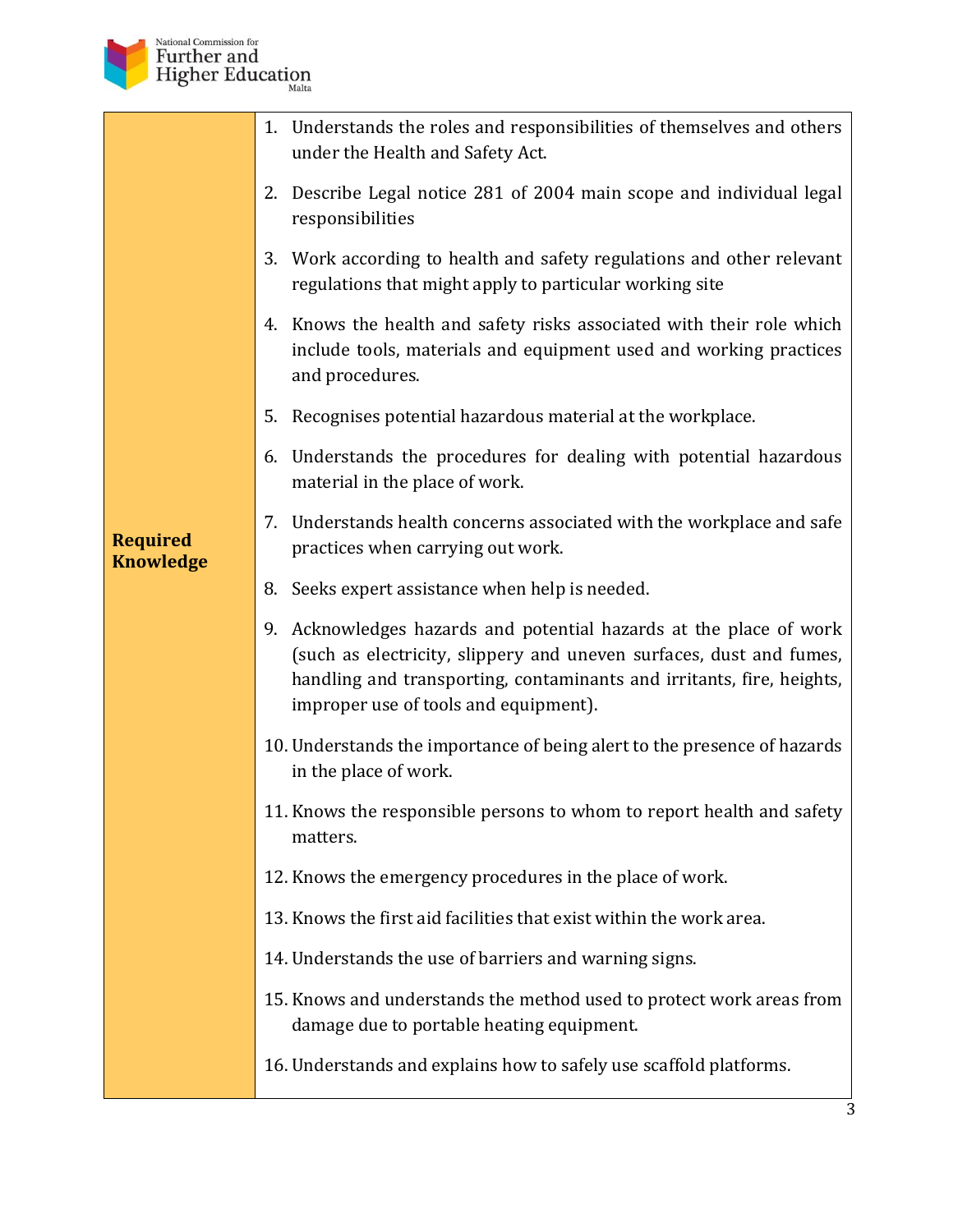

|                                     | 17. Understands the necessary safety precautions including the use of<br>protective clothing and equipment for a range of applications.<br>18. Knows and understands the methods used for protecting customers' |
|-------------------------------------|-----------------------------------------------------------------------------------------------------------------------------------------------------------------------------------------------------------------|
|                                     | property.                                                                                                                                                                                                       |
|                                     | 19. Describe any toxic effect of materials used.                                                                                                                                                                |
| <b>Required</b><br><b>Knowledge</b> | 20. Describe working at height and fall protection precautions.                                                                                                                                                 |
|                                     | 21. Describe safety requirements concerning stairways and ladders.                                                                                                                                              |
|                                     | 22. Describe safety precautions when using scaffold and elevated<br>platforms.                                                                                                                                  |
|                                     | 23. Describe necessary safety precautions when handling materials with<br>cranes.                                                                                                                               |
|                                     | 24. Describe electrical hazards and<br>precautions<br>common<br>at<br>construction/work sites.                                                                                                                  |
|                                     | 25. Describe good practices and important limitations in manual<br>handling.                                                                                                                                    |

| <b>Required Skills</b> | 1. Identifies which health and safety procedures are relevant to the<br>working environment.                                                |
|------------------------|---------------------------------------------------------------------------------------------------------------------------------------------|
|                        | Complies with duties and obligations as defined by the Occupational<br>2.<br>Health and Safety Act 2000.                                    |
|                        | 3. Follows workplace policies and employers instructions for the safe<br>use and to maintain in good working condition tools and equipment. |
|                        | 4. Controls health and safety hazards within their capability and job<br>responsibility.                                                    |
|                        | 5. Reports any hazards which may present risk to relevant persons.                                                                          |
|                        | Follows correct procedures in the event of injuries to themselves or<br>6.<br>others.                                                       |
|                        | 7. Takes remedial action where work methods are not in line with<br>control measures resulting from relevant risk assessment.               |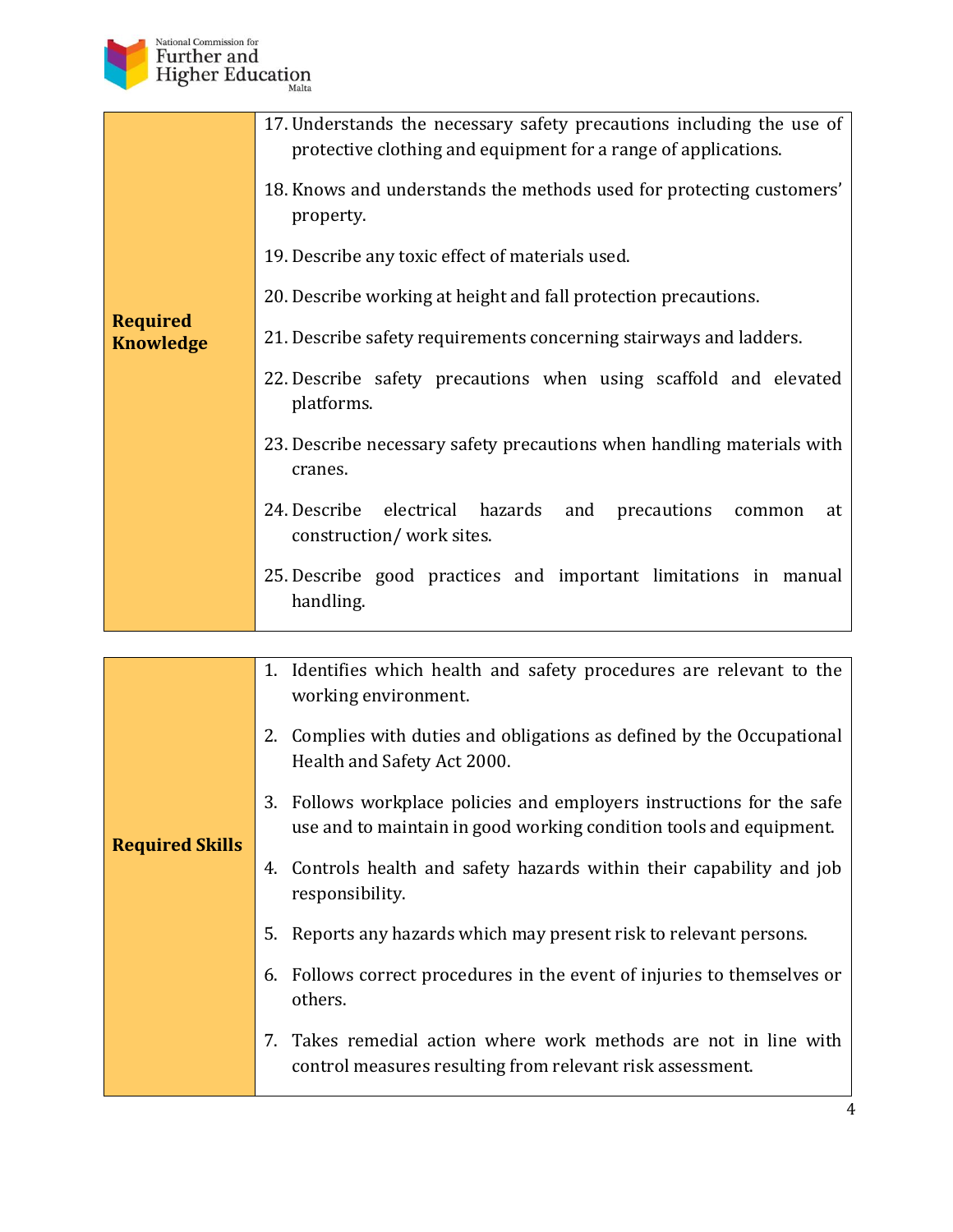

|                        | 8. Adheres to work production and installation processes as officially                                        |
|------------------------|---------------------------------------------------------------------------------------------------------------|
|                        | instructed by the employer.                                                                                   |
| <b>Required Skills</b> | 9. Carry out the safe erection, use and dismantling of simple system<br>scaffold platforms less than 2m high. |
|                        | 10. Complies with warning signs and sets up safety barriers around<br>working area.                           |
|                        | 11. Equips oneself with the appropriate protective clothing and safety<br>equipment for specific tasks.       |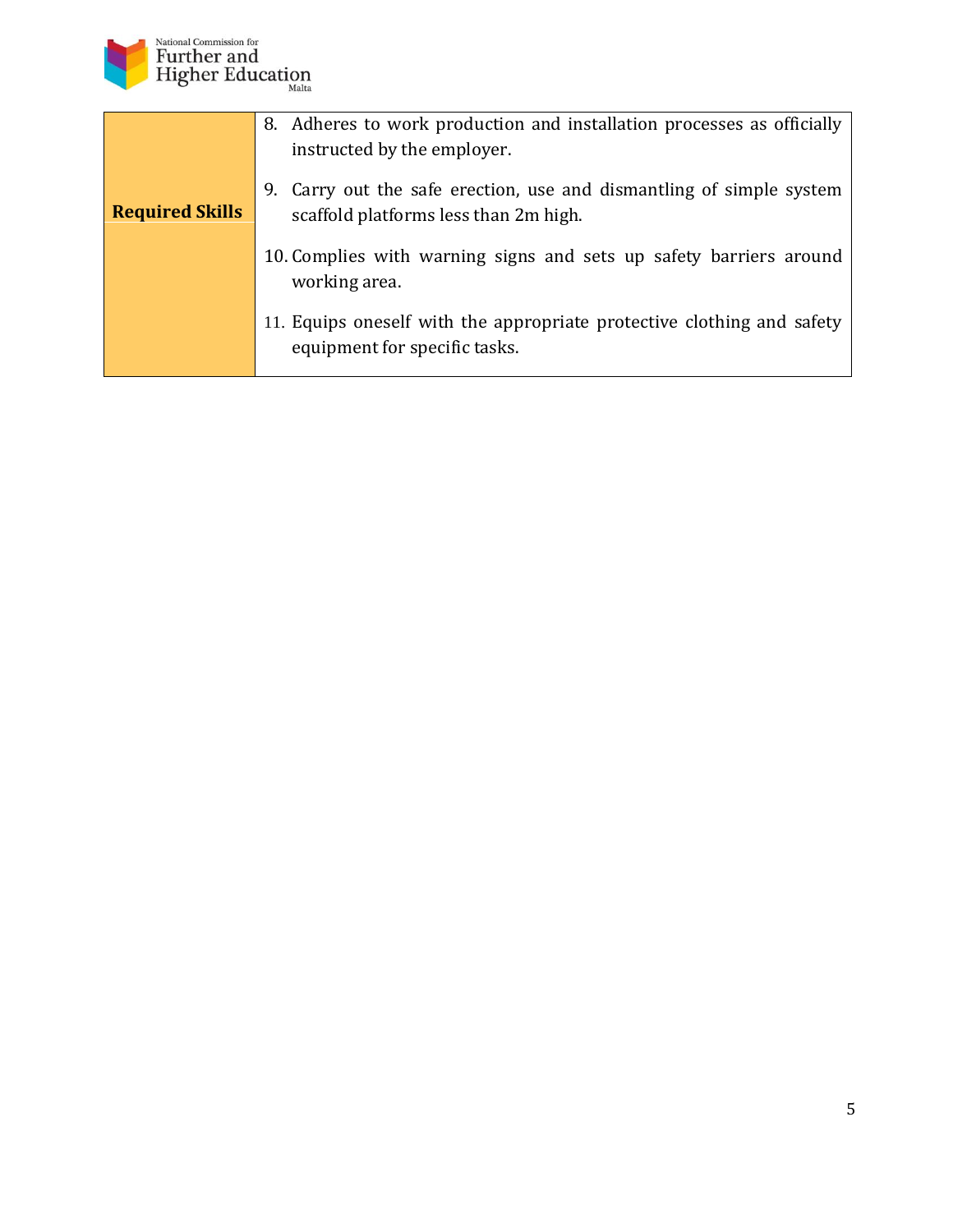

## **APL: 202 Identify Systems, Equipment and Components**

| <b>Description</b><br>of Unit       | This unit is about applying the necessary preparations prior to work being<br>conducted. This unit is also about identifying the different materials used<br>for both installation and service and maintenance work. |
|-------------------------------------|----------------------------------------------------------------------------------------------------------------------------------------------------------------------------------------------------------------------|
|                                     |                                                                                                                                                                                                                      |
|                                     | The candidate must have the necessary knowledge and skills to:                                                                                                                                                       |
|                                     | 1. Identify tools required for the execution of specific tasks.                                                                                                                                                      |
| <b>Performance</b>                  | 2. Identify materials need to execute the tasks provided.                                                                                                                                                            |
| <b>Criteria</b>                     | Understand the correct work process.<br>3.                                                                                                                                                                           |
|                                     | Ensure appropriate safety practices are implemented.<br>4.                                                                                                                                                           |
|                                     |                                                                                                                                                                                                                      |
|                                     | 1. Knows and understands the range of materials, products and<br>procedures applicable to the relevant work and their benefits.                                                                                      |
|                                     | Knows and understands the basic functions of plastering.<br>2.                                                                                                                                                       |
|                                     | 3. Knows and understands the basic functions and types of plastering.                                                                                                                                                |
|                                     | Describe materials and common tools used for plastering.<br>4.                                                                                                                                                       |
| <b>Required</b><br><b>Knowledge</b> | 5.<br>Defines and understands the basic properties of natural, crushed rock,<br>manufactured, lightweight, dense aggregates.                                                                                         |
|                                     | Defines and understands the basic properties of cement ordinary,<br>6.<br>rapid hardening, high alumina.                                                                                                             |
|                                     | 7. Describe when to use plaster mixes with fine hard wearing rock<br>fragments (granolithic mix).                                                                                                                    |
|                                     | 8. States the basic properties of fixings including masonry, concrete and<br>timber.                                                                                                                                 |
|                                     | 9. Describe acceptable methods to avoid wastes and how to carry out<br>disposal of waste.                                                                                                                            |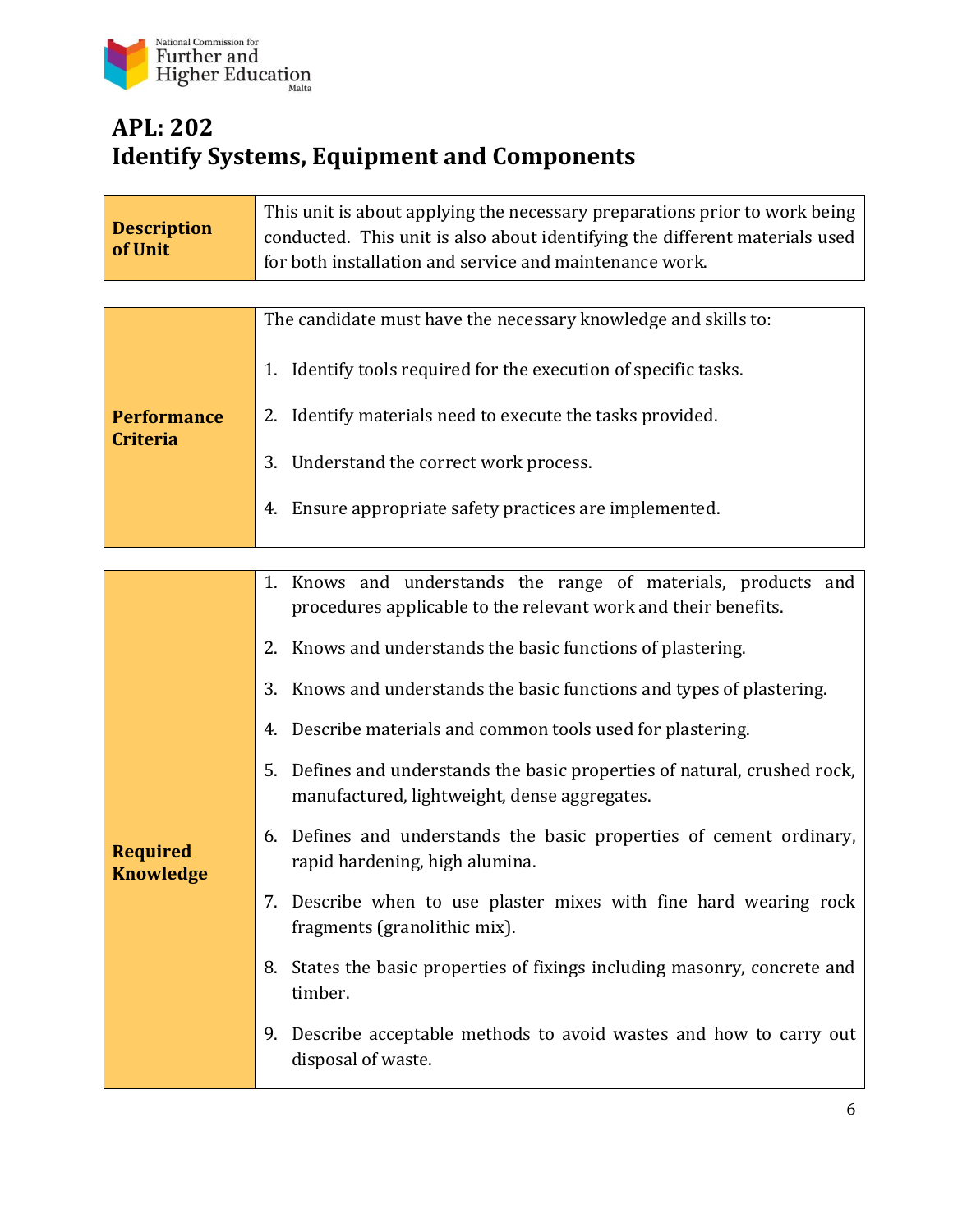

|                        | 1. Identifies the relevant materials required for the required job.                                                      |
|------------------------|--------------------------------------------------------------------------------------------------------------------------|
| <b>Required Skills</b> | 2. Confirms that all materials, tools and equipment necessary for the<br>installation process are available as required. |
|                        | 3. Confirms that all material, tools and equipment are fit for their<br>intended purpose.                                |
|                        | 4. Distinguishes between the different types of materials.                                                               |
|                        | 5. Identifies and selects various fixings from given specifications.                                                     |
|                        | 6. Use access equipment safely.                                                                                          |
|                        | 7. Calculate simple length and areas.                                                                                    |
|                        | Carry out safe work practices to prepare background surfaces for<br>8.<br>plastering.                                    |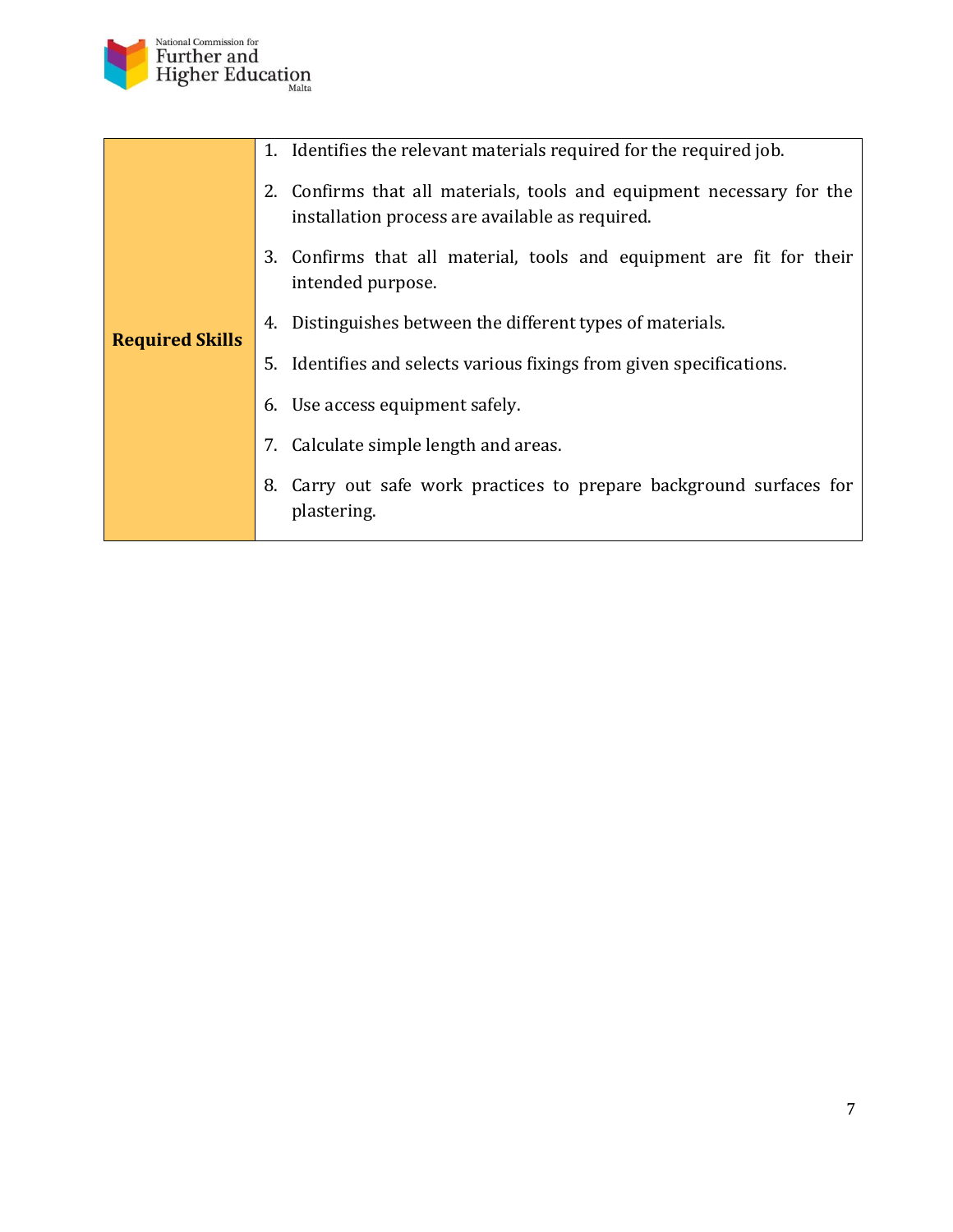

#### **APL: 203 Calculating, Positioning and Drawing**

| <b>Description</b><br>of Unit       | This unit is about understanding and applying dimensions from drawings<br>and calculating quantities in the preparation, costing and estimation. |
|-------------------------------------|--------------------------------------------------------------------------------------------------------------------------------------------------|
|                                     |                                                                                                                                                  |
| <b>Performance</b>                  | The candidate must have the necessary knowledge and skills to:                                                                                   |
|                                     | 1. Read calculations according to the tasks provided.                                                                                            |
| <b>Criteria</b>                     | 2. Read measurements correctly.                                                                                                                  |
|                                     | 3. Adapt correct methodologies.                                                                                                                  |
|                                     |                                                                                                                                                  |
| <b>Required</b><br><b>Knowledge</b> | Comprehends calculations.<br>1.                                                                                                                  |
|                                     | Comprehends compilations of overall linear dimensions from<br>2.<br>drawings.                                                                    |
|                                     | Comprehends calculations involving quantities and costs of materials.<br>3.                                                                      |
|                                     |                                                                                                                                                  |
| <b>Required Skills</b>              | 1. Assist to translate drawings of linear and rectangular structures to<br>accurate dimensions.                                                  |
|                                     | 2. Calculates the quantity and cost of materials needed from actual<br>measurements.                                                             |
|                                     | Interpret<br>working<br>simplified<br>instruction<br>from<br>drawings,<br>3.<br>specifications.                                                  |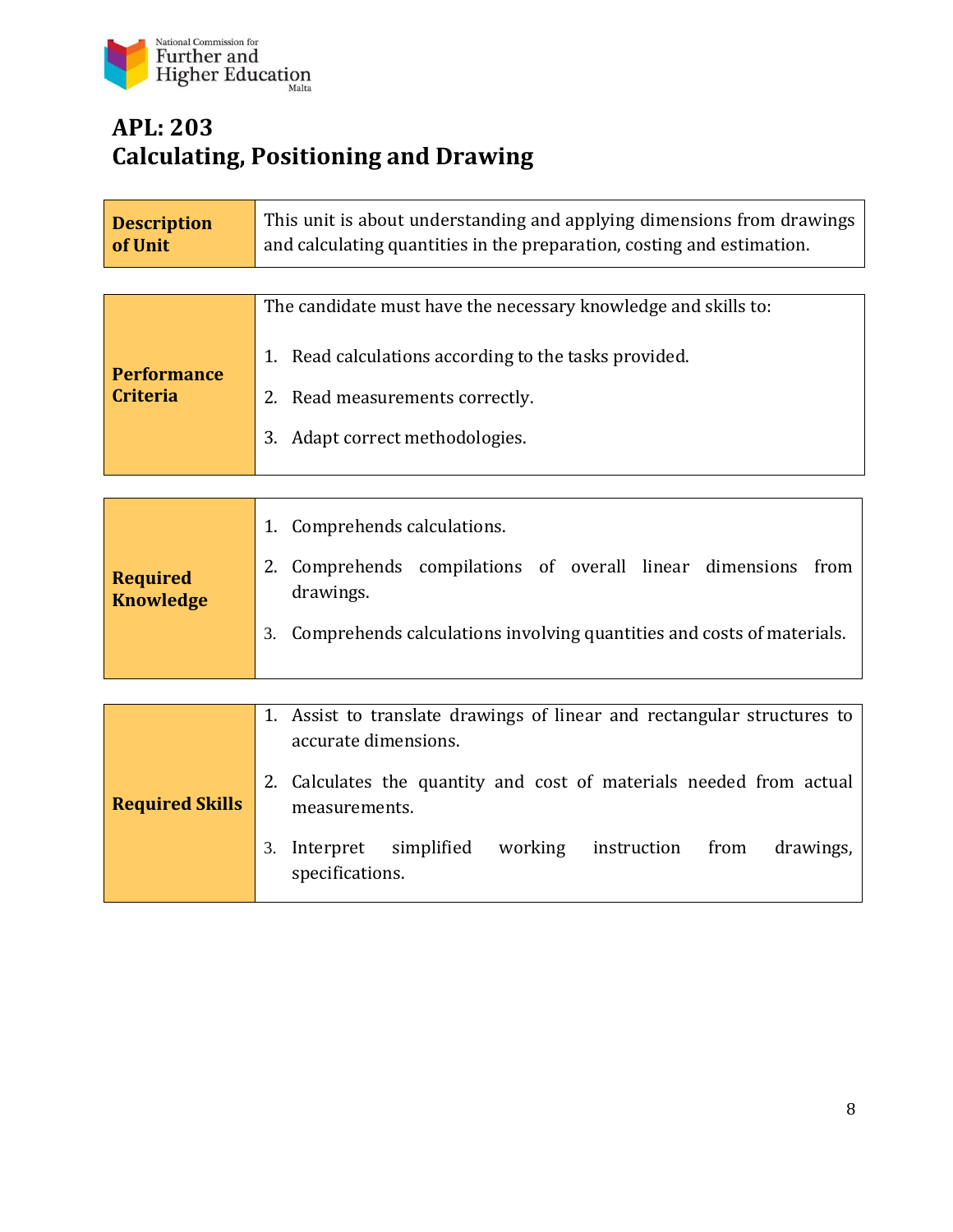

## **APL: 204 Identifying and Applying Systems, Equipment and Components**

| <b>Description</b><br>of Unit       | This Unit is about selecting and using hand tools in a correct and safe<br>manner.                                   |
|-------------------------------------|----------------------------------------------------------------------------------------------------------------------|
|                                     |                                                                                                                      |
|                                     | The candidate must have the appropriate knowledge and skills to:                                                     |
|                                     | 1. Identify tools required for the execution of tasks.                                                               |
| <b>Performance</b>                  | 2. Identify correct work processes.                                                                                  |
| <b>Criteria</b>                     | 3. Handle appropriate tools necessary.                                                                               |
|                                     | 4. Prepare material for execution of tasks.                                                                          |
|                                     |                                                                                                                      |
|                                     | 1. Names tiling equipment.                                                                                           |
|                                     | Explains how to use and maintain equipment.<br>2.                                                                    |
| <b>Required</b><br><b>Knowledge</b> | Understands manufacturers' instructions and the use of the various<br>3.<br>types of equipment.                      |
|                                     | 4. Identifies and understands the range of floor, wall and ceiling building<br>materials used in domestic buildings. |
|                                     | 5. Follow instruction to protect work against damage from general<br>workplace activities, and weather conditions.   |
|                                     | Follow working site security procedures.<br>6.                                                                       |
|                                     | 7. Install expanded metal lath (EML).                                                                                |
|                                     | Check the effectiveness of natural and forced ventilation of internal<br>8.<br>work spaces.                          |
|                                     | Knowledge about the importance of the DPC.<br>9.                                                                     |